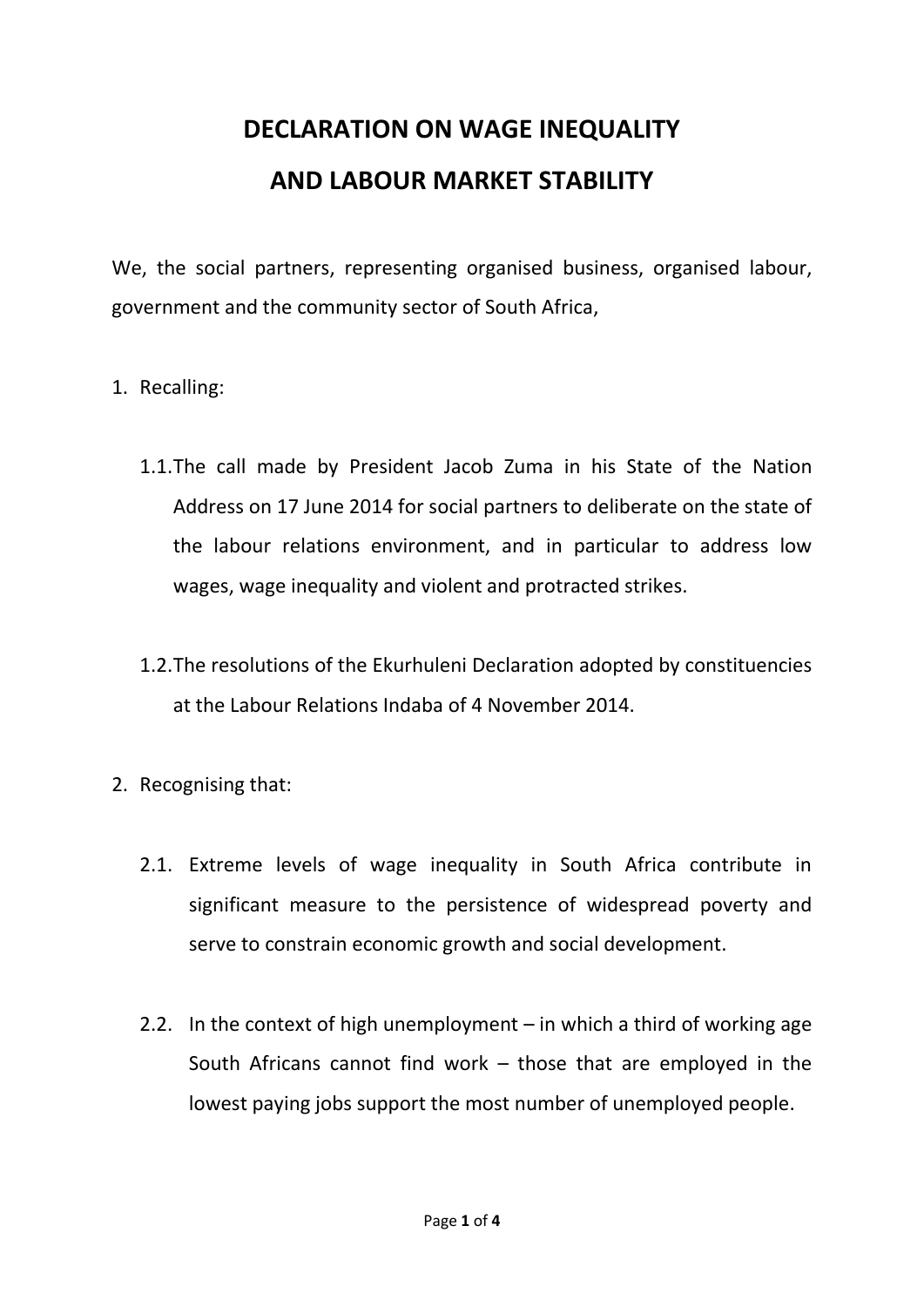- 2.3. The most immediate national priorities are the creation of jobs on a massive scale, a reduction in inequality and the alleviation of poverty.
- 2.4. Accelerated economic growth, higher rates of investment, improved productivity and faster job creation require a stable labour market environment, in which the rights and responsibilities of all stakeholders are respected and promoted.
- 2.5. The right to strike is a Constitutional right and a legitimate exercise of power to pursue demands.
- 2.6. Prolonged and violent strike action has the potential to cause serious harm, not only to the strikers and their employers, but also to others outside the workplace.
- 2.7. Collective bargaining needs to be promoted as an instrument through which the needs and interests of both employers and employees can be effectively mediated.
- 3. Have reached agreement on the following:
	- 3.1. Modalities for the introduction of a **national minimum wage** of R20 an hour, to be implemented and enforced from no later than 1 May 2018, which will significantly improve the lives of the lowest paid workers and which begins to address the challenge of wage inequality, with provisions that enable small and large businesses to apply for exemption on the basis of affordability.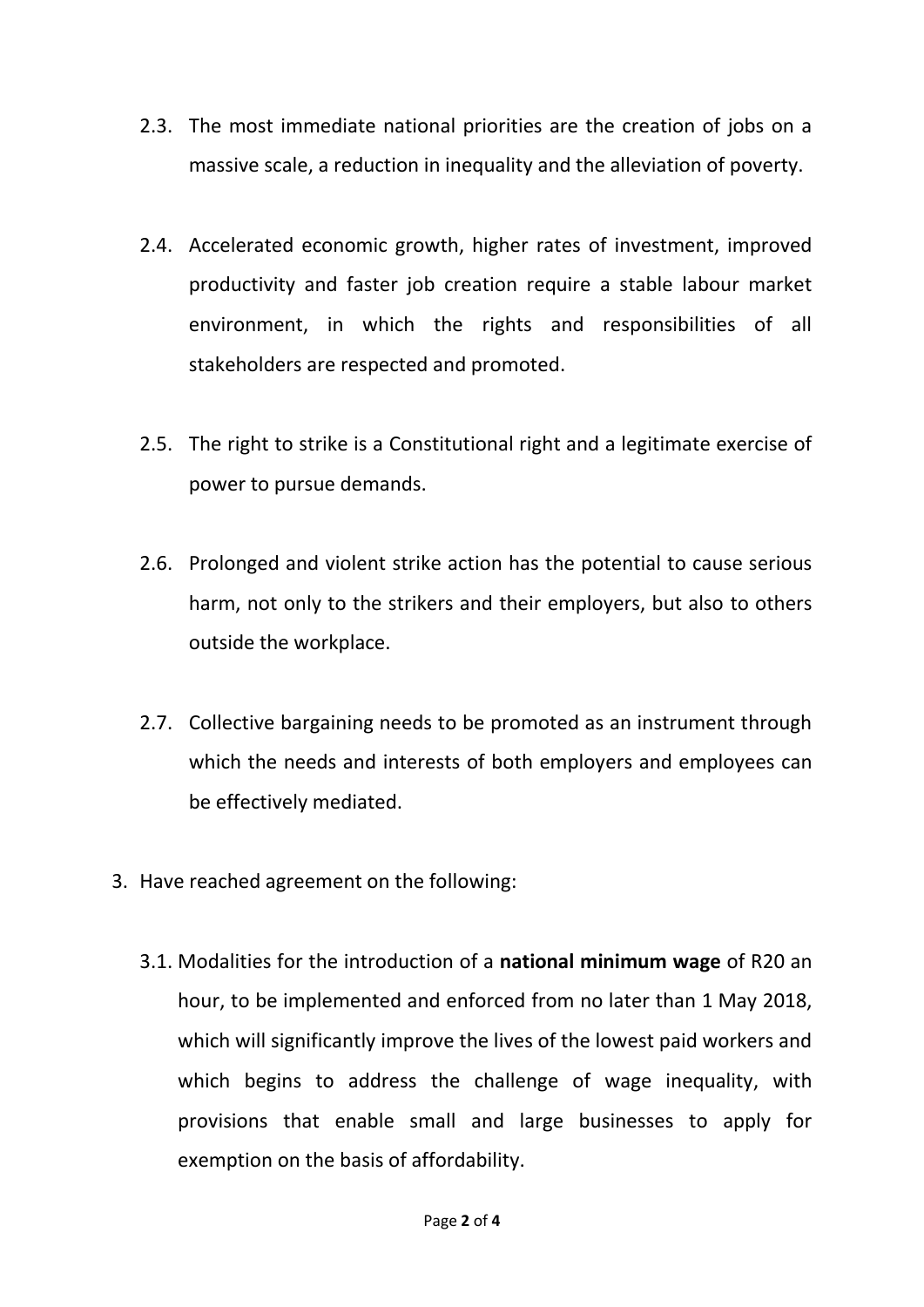- 3.2. **A Code of Good Practice on Collective Bargaining, Industrial Action and Picketing** that provides practical guidance on collective bargaining, the resolution of disputes of mutual interest, the resort to peaceful industrial action and picketing processes.
- 3.3. An **Accord on Collective Bargaining and Industrial Action** in which all social partners commit to take all steps necessary to prevent violence, intimidation and damage to property and improve the capacity of the social partners and other agencies to resolve disputes peacefully and expeditiously.

## 3.4. **Amendments to the Labour Relations Act** that include provisions on:

- 3.4.1. Enabling Bargaining Councils to extend funding agreements for pension and health care funding for up to a year where agreements have not been timeously extended.
- 3.4.2. Amendment of picketing provisions to provide for default picketing rules in the event that parties have not reached agreement thereon.
- 3.4.3. Secret balloting prior to a strike as part of trade union and employer organisation constitutions.
- 3.4.4. The independence and impartiality of the Registrar of Labour Relations.
- 3.4.5. Advisory arbitration in the event of prolonged and dysfunctional industrial action; violence, damage to property or a threat to